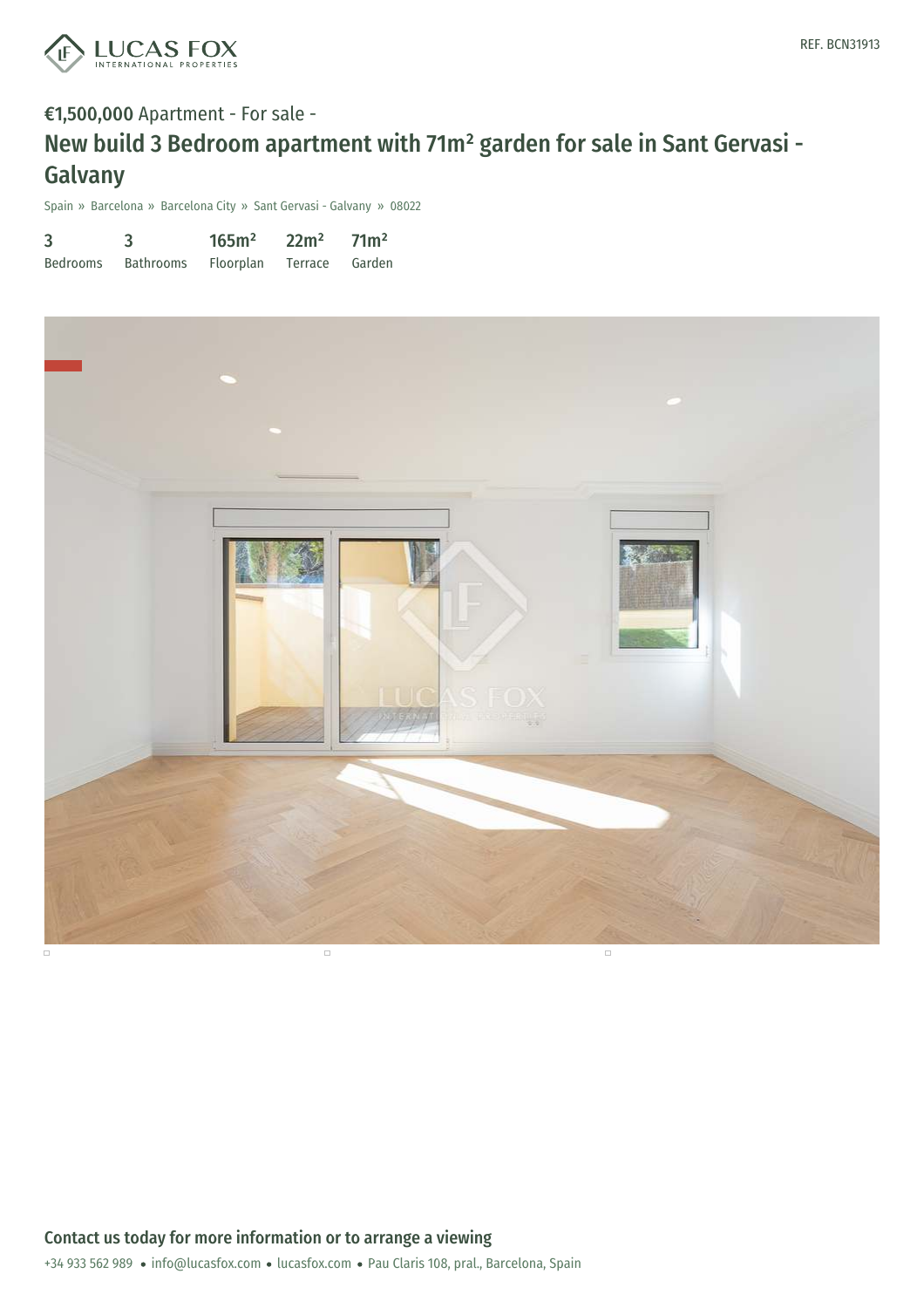

# €1,500,000 Apartment - For sale - New build 3 Bedroom apartment with 71m² garden for sale in Sant Gervasi - Galvany

Spain » Barcelona » Barcelona City » Sant Gervasi - Galvany » 08022

| 3               |                  | 165m <sup>2</sup> | 22m <sup>2</sup> | 71 <sup>m²</sup> |
|-----------------|------------------|-------------------|------------------|------------------|
| <b>Bedrooms</b> | <b>Bathrooms</b> | <b>Floorplan</b>  | Terrace          | Garden           |

#### **OVERVIEW**

## Magnificent 3-bedroom ground floor apartment with a 71 m² garden for sale in an exclusive new construction development located in Sant Gervasi - Galvany, a select area of Barcelona.

Lucas Fox presents the exclusive Kennedy Residencial new-build development located in Sant Gervasi, the most select residential area in Barcelona, with green areas, all kinds of services at your disposal and excellent communications with the rest of the city.

This development is located in a historic listed building that has been recently renovated to include the best qualities, while at the same time that period elements have been preserved, such as the balconies, the main staircase and the wrought iron main door. Today, it offers all kinds of improvements such as an elevator, a video intercom and concierge service, a solarium and a rooftop swimming pool. In addition, it offers its residents for an additional price storage rooms and parking spaces next to the building.

This ground floor apartment benefits from a modern and functional design in light tones and with high-end materials such as natural wood, with high ceilings and wide open spaces. Likewise, it enjoys a large garden of 71 m<sup>2</sup> that, in addition to providing plenty of light to the entire space, offers us a perfect outdoor space to relax after a long day.

The apartment consists of two double bedrooms, one of them with a private bathroom plus the master [bedroom](mailto:info@lucasfox.com) with its [privat](https://www.lucasfox.com)e bathroom and with access to the terrace. On the other hand, there is a fully equipped kitchen with an office and the large living room with large windows that allow the entry of abundant natural light and with access to the terrace. The apartment is completed with a guest bathroom.

Its qualities include herringbone wood parquet floors, an aerothermal system for air conditioning and the production of domestic hot water controlled manually and with an app, hot / cold air conditioning by underfloor heating, armored door and aluminum carpentry with high performance crystals. Likewise, the kitchen with an office area of the Bulthaup brand comes fully equipped with Neff brand appliances.

Contact us for more information.

#### [lucasfox.com/go/bcn31913](https://www.lucasfox.com/go/bcn31913)

 $\Box$ 

Terrace, Lift, Natural light, Wooden flooring, Air conditioning, Balcony, Double glazing, Equipped Kitchen, Exterior, Heating, New build, Renovated, Transport nearby

### Contact us today for more information or to arrange a viewing

+34 933 562 989 · info@lucasfox.com · lucasfox.com · Pau Claris 108, pral., Barcelona, Spain